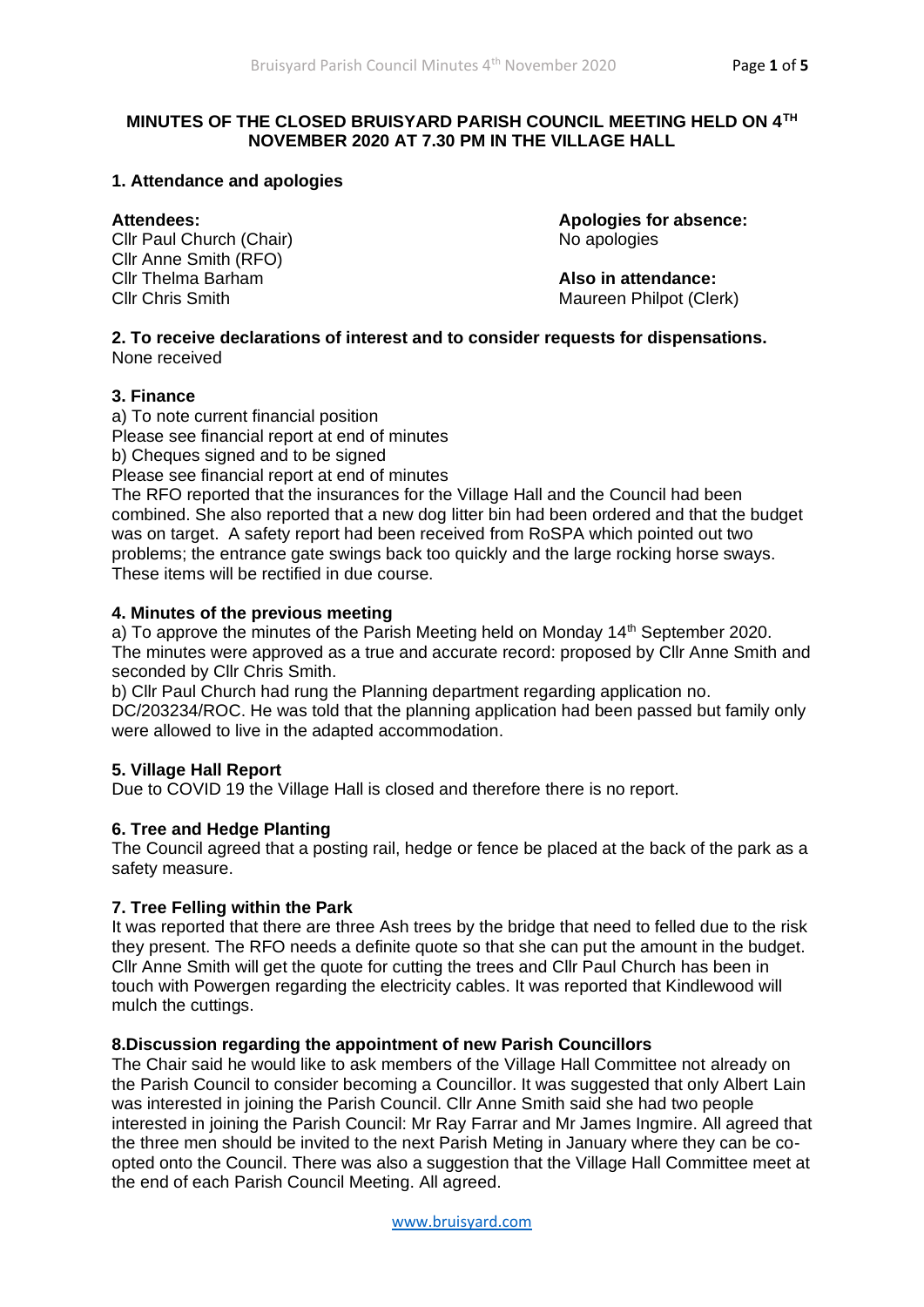# **10. To adopt the Parish Council Meeting dates for 2021.**

The new dates were approved by the Council.

# **11.Questions to the Chair**

It was suggested that because of the new one way system of leaving the Hall, nonslip matting be placed by the double doors outside the village hall. This would provide a safe exit from the Hall.

# **12. To confirm the next meeting of the Parish Council**

The next meeting will take place on Monday 18<sup>th</sup> January 2021.

As there was no other business the meeting was closed at 8.10 pm.

Dit

Maureen Philpot (Clerk) clerk@bruisyard.com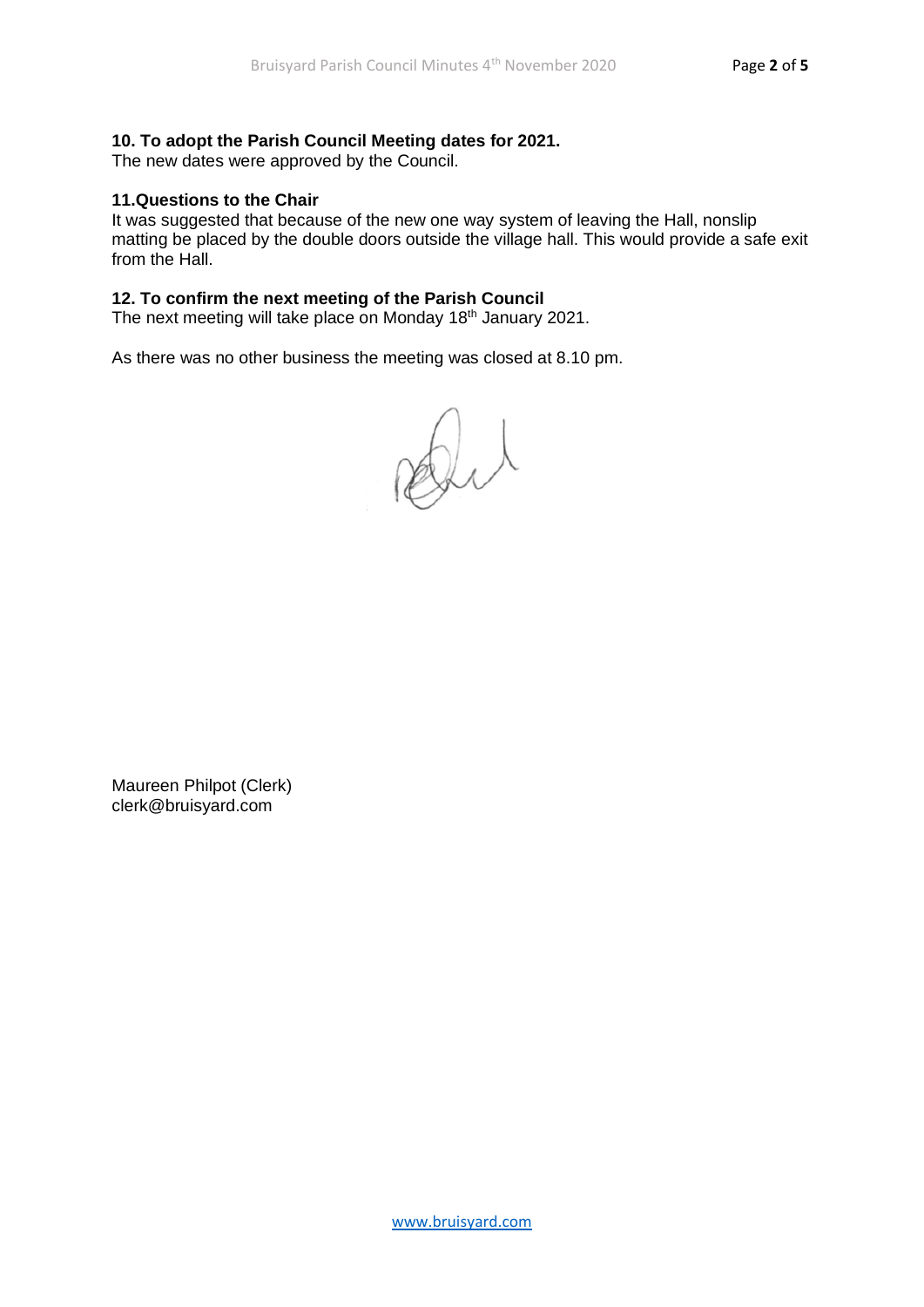|                 | <b>BRUISYARD PARISH COUNCIL</b>                                   |              |
|-----------------|-------------------------------------------------------------------|--------------|
| (Last)          | <b>Summary Receipts and Payments Account</b>                      | (Current)    |
| Year ended      | For the Year to 3rd November 2020                                 | To           |
| 31st March 2020 |                                                                   | 3rd Nov 2020 |
| £               | <b>Receipts</b>                                                   | £            |
| 2,900.00        | Precept                                                           | 2,900.00     |
|                 | Agency Services/CFM                                               |              |
| $\blacksquare$  | Loans/Capital Receipts                                            |              |
| 2,350.00        | Grants                                                            |              |
| 1,177.50        | Village Hall grants                                               | 10,000.00    |
| 8,954.59        | <b>Other Receipts</b>                                             | 445.21       |
| 596.32          | <b>VAT</b>                                                        | 1,293.02     |
| 15,978.41       | <b>Total Receipts</b>                                             | 14,638.23    |
|                 |                                                                   |              |
|                 | <b>Payments</b>                                                   |              |
| 131.89          | <b>General Administration</b>                                     | 47.64        |
| 950.93          | Staff costs                                                       | 264.16       |
|                 | S.137 Payments (excluding grants to Village Hall)                 |              |
|                 | S.145 Payments                                                    |              |
|                 | Loans/Capital spending                                            |              |
| 684.43          | Agency/Professional Services                                      | 805.92       |
|                 | Parish Council Committee payments                                 |              |
| 10,014.34       | Village Hall running costs                                        | 4,873.06     |
| 2,624.00        | <b>Other Payments</b>                                             | 2,775.62     |
| 1,334.87        | <b>VAT</b>                                                        | 1,304.49     |
| 15,740.46       | <b>Total Payments</b>                                             | 10,070.89    |
|                 |                                                                   |              |
|                 | <b>BRUISYARD PARISH COUNCIL</b>                                   |              |
|                 | <b>Receipts and Payments Summary</b>                              |              |
| (Last)          |                                                                   | (Current)    |
| Year ended      |                                                                   | To           |
| 31st March 2020 |                                                                   | 3rd Nov 2020 |
| £               |                                                                   | £            |
| 14,535.64       | Balance brought forward                                           | 14,773.59    |
| 15,978.41       | <b>Add Total Receipts</b>                                         | 14,638.23    |
| 30,514.05       |                                                                   | 29,411.82    |
| 15,740.46       | Less Total Payments                                               | 10,070.89    |
| 14,773.59       | Net bank and cash box balance                                     | 19,340.93    |
| 271.22          | Unpresented PC cheques at 3 Nov 2020                              | 22.80        |
|                 | Unpresented VH cheques at 7 Nov 2020                              |              |
| 15,044.81       | Reconciled to bank accounts and cash box at year end              | 19,363.73    |
|                 | Bank accounts and cash box at 7 Nov 2020:                         |              |
| 485.05          | Barclays Premium Business Account No.40779474                     | 485.25       |
| 4,108.13        | Barclays Community Account No.70212008                            | 2,943.64     |
|                 | Parish Council petty cash                                         |              |
| 10,327.23       | Barclays Bank Village Hall account No. 23713326 (restricted fund) | 15,810.44    |
| 124.40          | Village Hall cash box (restricted fund)                           | 124.40       |
| 15,044.81       |                                                                   | 19,363.73    |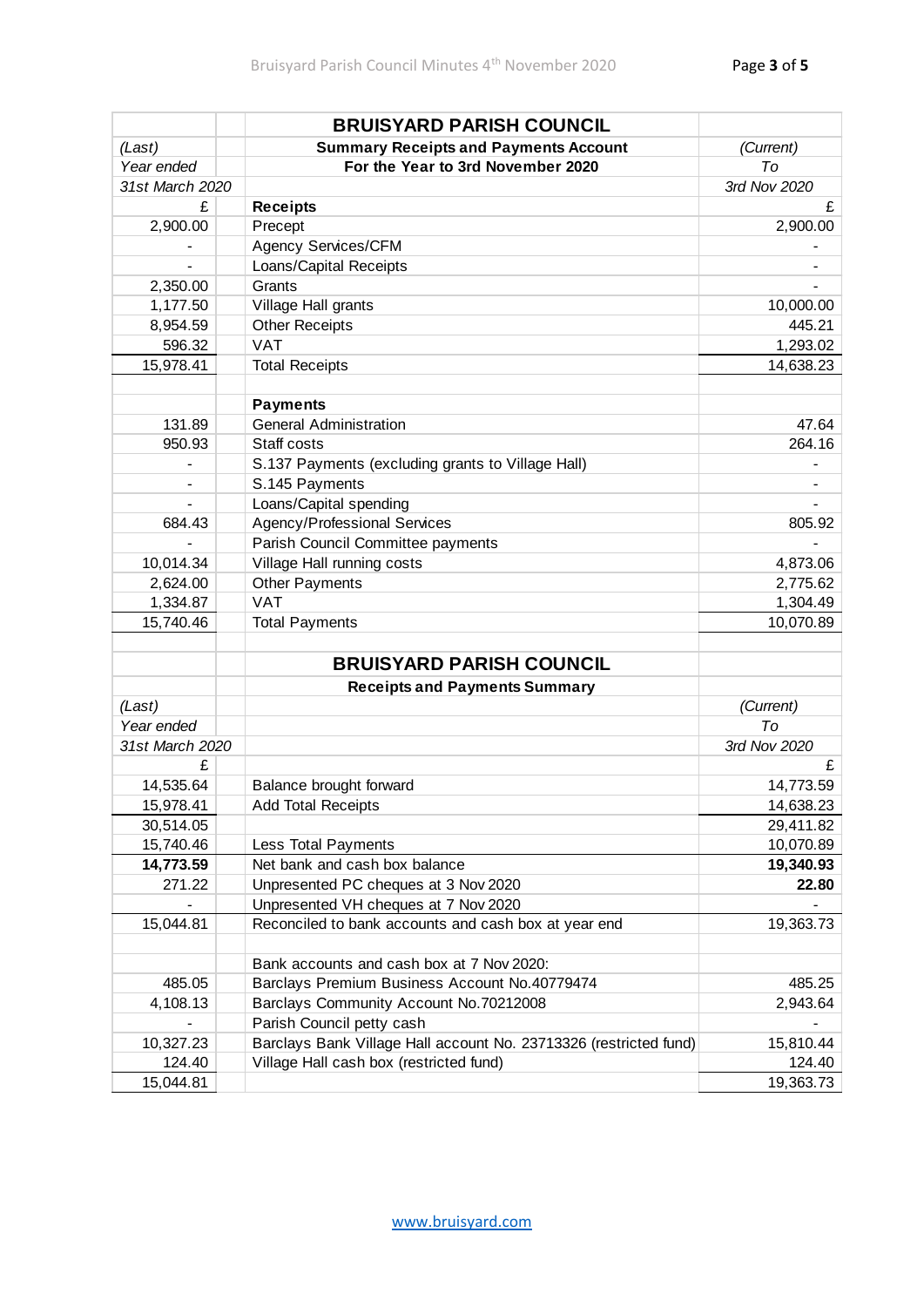# **Bank reconciliation at 3 November 2020**

| Balance per bank statements as at 3 Nov 2020                                                      |                                     |                                                 |  |           |           |           |  |  |
|---------------------------------------------------------------------------------------------------|-------------------------------------|-------------------------------------------------|--|-----------|-----------|-----------|--|--|
|                                                                                                   |                                     |                                                 |  |           |           |           |  |  |
| <b>Account</b>                                                                                    |                                     |                                                 |  | Acct No   | £         | £         |  |  |
|                                                                                                   |                                     | <b>Barclays PC Community Account</b>            |  | 70212008  | 2,943.64  |           |  |  |
|                                                                                                   |                                     | Barclays PC Business Premium Account            |  | 40779474  | 485.25    |           |  |  |
|                                                                                                   | <b>Barclays VH Current Account</b>  |                                                 |  | 23713326  | 15,810.44 |           |  |  |
|                                                                                                   | Parish Council petty cash           |                                                 |  |           |           |           |  |  |
|                                                                                                   | Village Hall cash box               |                                                 |  |           | 124.40    |           |  |  |
|                                                                                                   |                                     |                                                 |  |           |           | 19,363.73 |  |  |
|                                                                                                   |                                     |                                                 |  |           |           |           |  |  |
|                                                                                                   |                                     | Less any un-presented cheques at 3 Nov 2020     |  |           |           |           |  |  |
|                                                                                                   | <b>Total Parish Council cheques</b> |                                                 |  |           | 22.80     |           |  |  |
|                                                                                                   | Total Village Hall cheques          |                                                 |  |           |           |           |  |  |
|                                                                                                   |                                     |                                                 |  | 22.80     |           |           |  |  |
|                                                                                                   |                                     |                                                 |  |           |           |           |  |  |
|                                                                                                   |                                     |                                                 |  |           |           |           |  |  |
|                                                                                                   |                                     | Net bank and cash box balances as at 3 Nov 2020 |  |           |           | 19,340.93 |  |  |
|                                                                                                   |                                     |                                                 |  |           |           |           |  |  |
| The net balances reconcile to the Receipts and Payments account for the year to date, as follows: |                                     |                                                 |  |           |           |           |  |  |
|                                                                                                   | Total funds at start of year        |                                                 |  |           | 14,773.59 |           |  |  |
| Add: Receipts in the year                                                                         |                                     |                                                 |  | 14,638.23 |           |           |  |  |
| Less: Payments in the year                                                                        |                                     |                                                 |  | 10,070.89 |           |           |  |  |
|                                                                                                   |                                     |                                                 |  |           |           | 19,340.93 |  |  |

# **Parish Council receipts and payments 15-9-2020 to 3-11-20**

### **Receipts**

| 30/09/2020<br>30/09/2020                             | Village Hall, insurance<br><b>East Suffolk</b>                                                    | <b>Transfer from VH</b><br>Precept                   | BACS £386.67<br>BACS £1,450.00       |                                        |
|------------------------------------------------------|---------------------------------------------------------------------------------------------------|------------------------------------------------------|--------------------------------------|----------------------------------------|
| Payments                                             |                                                                                                   |                                                      |                                      |                                        |
| 30/09/2020<br>30/09/2020<br>06/10/2020<br>12/10/2020 | Business Services@CAS Ltd Agency Srvcs<br>Maureen Philpot<br>Kindlewood<br>SALC - payroll service | Staff costs<br>Other payments<br><b>Agency Srvcs</b> | Cheque<br>Cheque<br>Cheque<br>Cheque | £647.35<br>£132.08<br>£48.00<br>£22.80 |
| 24/10/2020                                           | Wix - 3yr domain payment                                                                          | General admin                                        | Debit card                           | £57.16                                 |

| <b>Expected liabilities</b> |       |                                        |             |  |  |  |
|-----------------------------|-------|----------------------------------------|-------------|--|--|--|
|                             | Norse | Dog litter bin                         | £195+ $VAT$ |  |  |  |
| 17/11/2020                  |       | $Wix - annual sub for website$ hosting | £74.25      |  |  |  |